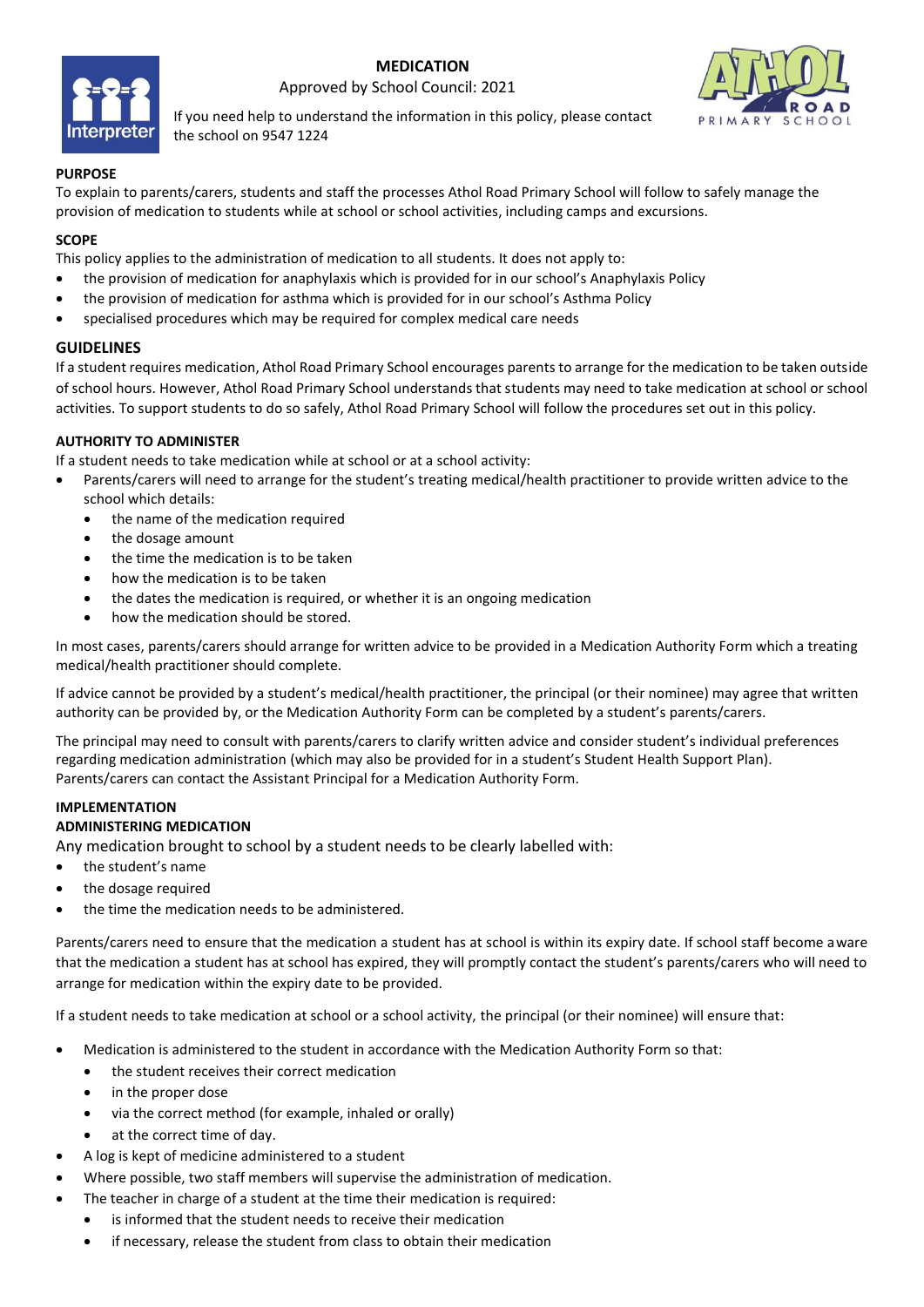#### **SELF-ADMINISTRATION**

In some casesit may be appropriate for students to self-administer their medication. The principal may consult with parents/carers and consider advice from the student's medical/health practitioner to determine whether to allow a student to self-administer their medication.

If the principal decides to allow a student to self-administer medication, the principal may require written acknowledgement from the student's medical/health practitioner, or the student's parents/carers that the student will self-administer their medication.

#### **STORING MEDICATION**

The principal (or their nominee) will put in place arrangements so that medication is stored:

- securely to minimise risk to others
- in a place only accessible by staff who are responsible for administering the medication
- away from a classroom (unless quick access is required)
- away from first aid kits
- according to packet instructions, particularly in relation to temperature.

For most students, Athol Road Primary School will store student medication at the front office.

The principal may decide, in consultation with parents/carers and/or on the advice of a student's treating medical/health practitioner:

- that the student's medication should be stored securely in the student's classroom if quick access might be required
- to allow the student to carry their own medication with them, preferably in the original packaging if:
	- the medication does not have special storage requirements, such as refrigeration
	- doing so does not create potentially unsafe access to the medication by other students.

#### **WARNING**

Athol Road Primary school will not:

- in accordance with Department of Education and Training policy, store or administer analgesics such as aspirin and paracetamol as a standard first aid strategy as they can mask signs and symptoms of serious illness or injury
- allow a student to take their first dose of a new medication at school in case of an allergic reaction. This should be done under the supervision of the student's parents, carers or health practitioner
- allow use of medication by anyone other than the prescribed student except in a life threatening emergency, for example if a student is having an asthma attack and their own puffer is not readily available.

#### **MEDICATION ERROR**

If a student takes medication incorrectly, staff will endeavour to:

| <b>Step</b> | <b>Action</b>                                                                                                                |
|-------------|------------------------------------------------------------------------------------------------------------------------------|
| 1.          | If required, follow first aid procedures outlined in the Health Support Plan or other medical management plan.               |
| 2.          | Ring the Poisons Information Line, 13 11 26 and give details of the incident and the student.                                |
| 3.          | Act immediately upon their advice, such as calling Triple Zero "000" if advised to do so.                                    |
| 4.          | Contact the student's parents/carers or emergency contact person to notify them of the medication error and<br>action taken. |
| 5.          | Review medication management procedures at the school in light of the incident.                                              |

In the case of an emergency, school staff may call Triple Zero "000" for an ambulance at any time.

## **COMMUNICATION**

This policy will be communicated to our school community in the following ways:

- School website
- Induction processes
- Staff handbook/manual
- Staff briefings/meetings as required
- Parent Information sessions
- Newsletters